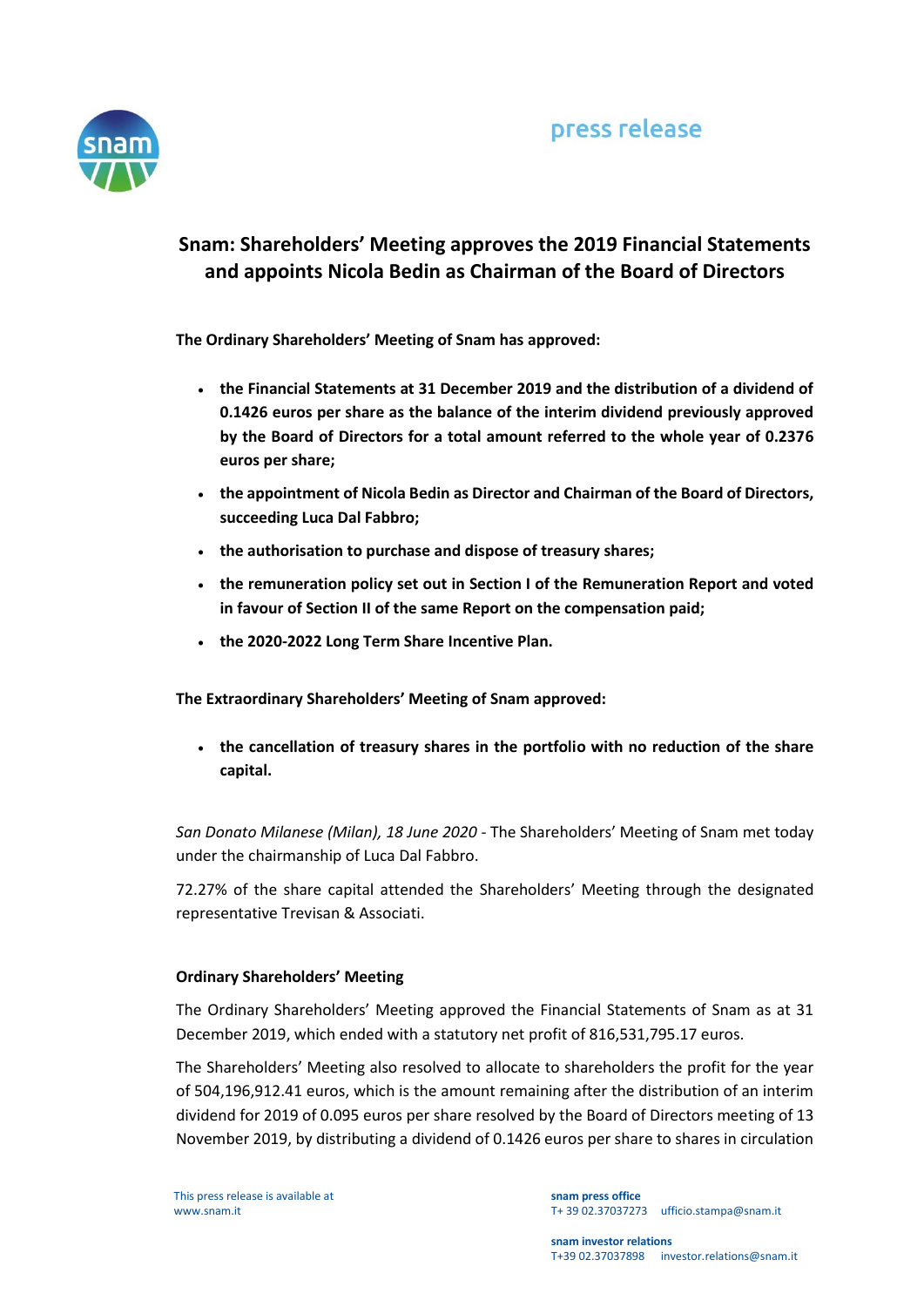

on the coupon payment date (22 June 2020), excluding the treasury shares in the portfolio on that date, as the balance of the aforementioned interim dividend, attributing the remaining amount to the retained profits from previous years. The total dividend referred to the whole year therefore amounts to 0.2376 euros per share as per the guidance provided to the market.

Moreover, as proposed by the Shareholder CDP Reti S.p.A. (holder of 31.038% of the share capital), and published on the Company's website on 1 June 2020, the Ordinary Shareholders' Meeting of Snam has appointed Nicola Bedin as Director (with a majority of 97.21% of the share capital represented at the Shareholders' Meeting) and Chairman of the Board of Directors of the Company (with a majority of 96.57% of the share capital represented at the Shareholders' Meeting), succeeding Luca Dal Fabbro, who had previously resigned effective as of the date of the Shareholders' Meeting.

While submitting his candidacy, Nicola Bedin declared that he did not have the independence requirements laid down by law (articles 147-ter, subsection 4 and 148, subsection 3, of Legislative Decree no. 58 of 24 February 1998) and art. 3 of the Corporate Governance Code of listed companies (ed. July 2018). The requirements will be verified by the Board of Directors in accordance with current provisions. The curriculum vitae of Nicola Bedin – who, as far as is known, does not hold Snam shares – is available to the public on the Company's website (www.snam.it - "*Governance and Conduct – Shareholders' Meeting*" section).

The meeting also resolved to authorise the purchase and disposal of treasury shares, subject to revocation of the authorisation to purchase treasury shares granted by the Ordinary Shareholders' Meeting of 2 April 2019, for any part not yet implemented. In particular, the purchase of treasury shares, to be made in one or more tranches, through one or more intermediaries of primary standing appointed by the Company, was authorised by the Shareholders' Meeting for a maximum period of 18 months from today, with a maximum disbursement of 500 million euros, and in any case up to a maximum number of shares in the portfolio amounting to 6.50% of the share capital subscribed and freed up (taking into account the treasury shares already held by the Company). The resolution of the Shareholders' Meeting also specifies the terms and conditions of the price for the purchase of treasury shares and provides that disposals may be carried out in one or more tranches, without any time limits and even before having completed the purchases, in relation to all or part of the Company's treasury shares purchased under the resolution, as well as the treasury shares already held by the Company.

The Ordinary Shareholders' Meeting of Snam also passed the following resolutions:

 with a binding resolution, it approved the first section of Snam's "*Report on Remuneration Policy and compensation paid 2020*", setting out the Company's policy on